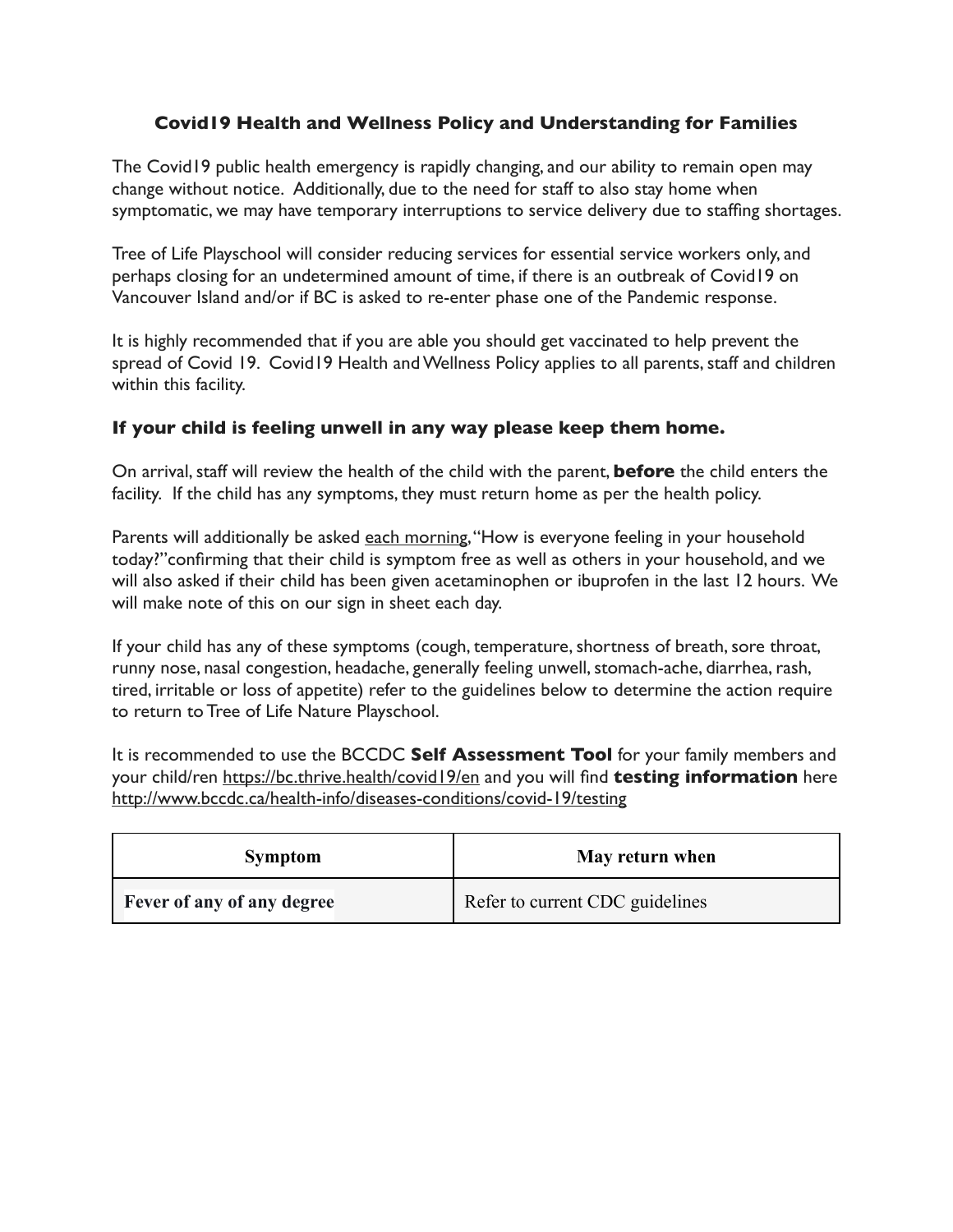| <b>Runny nose</b> (we understand that this may<br>be allergies in which case we will ask that<br>you keep your child home to make sure<br>these symptoms do not worsen. If they<br>are "regular symptoms of allergies<br>pertaining to your child they may return<br>after 48 hours" | Refer to current CDC guidelines |
|--------------------------------------------------------------------------------------------------------------------------------------------------------------------------------------------------------------------------------------------------------------------------------------|---------------------------------|
| Cough                                                                                                                                                                                                                                                                                | Refer to current CDC guidelines |
| Sore throat                                                                                                                                                                                                                                                                          | Refer to current CDC guidelines |
| Difficulty breathing or wheezing                                                                                                                                                                                                                                                     | Refer to current CDC guidelines |
| Unexplained fatigue, aches or cold/flu-<br>like symptoms                                                                                                                                                                                                                             | Refer to current CDC guidelines |
| <b>Sinus congestion</b>                                                                                                                                                                                                                                                              | Refer to current CDC guidelines |
| Children who have, or children with<br>others living in the same home who have<br>just returned from international travel                                                                                                                                                            | Refer to current CDC guidelines |
| Children who have, or children with<br>others living in the same home who have<br>been identified as at-risk of potential<br>Covid19 exposure                                                                                                                                        | Refer to current CDC guidelines |
| Generally feeling unwell, stomach-ache,<br>diarrhea, nausea rash, tired, irritable or<br>loss of appetite.                                                                                                                                                                           | Refer to current CDC guidelines |

[\(Reference: Health Authority](https://drive.google.com/open?id=17yKMxLBrjmQGaNZB7s8eP7jKIONUnX-F) memo;  $\overrightarrow{A}$  [COVID19 in childcare](https://drive.google.com/open?id=1fktLQsNSJJs0HQzaqA9Mhem3iwF944Mj))